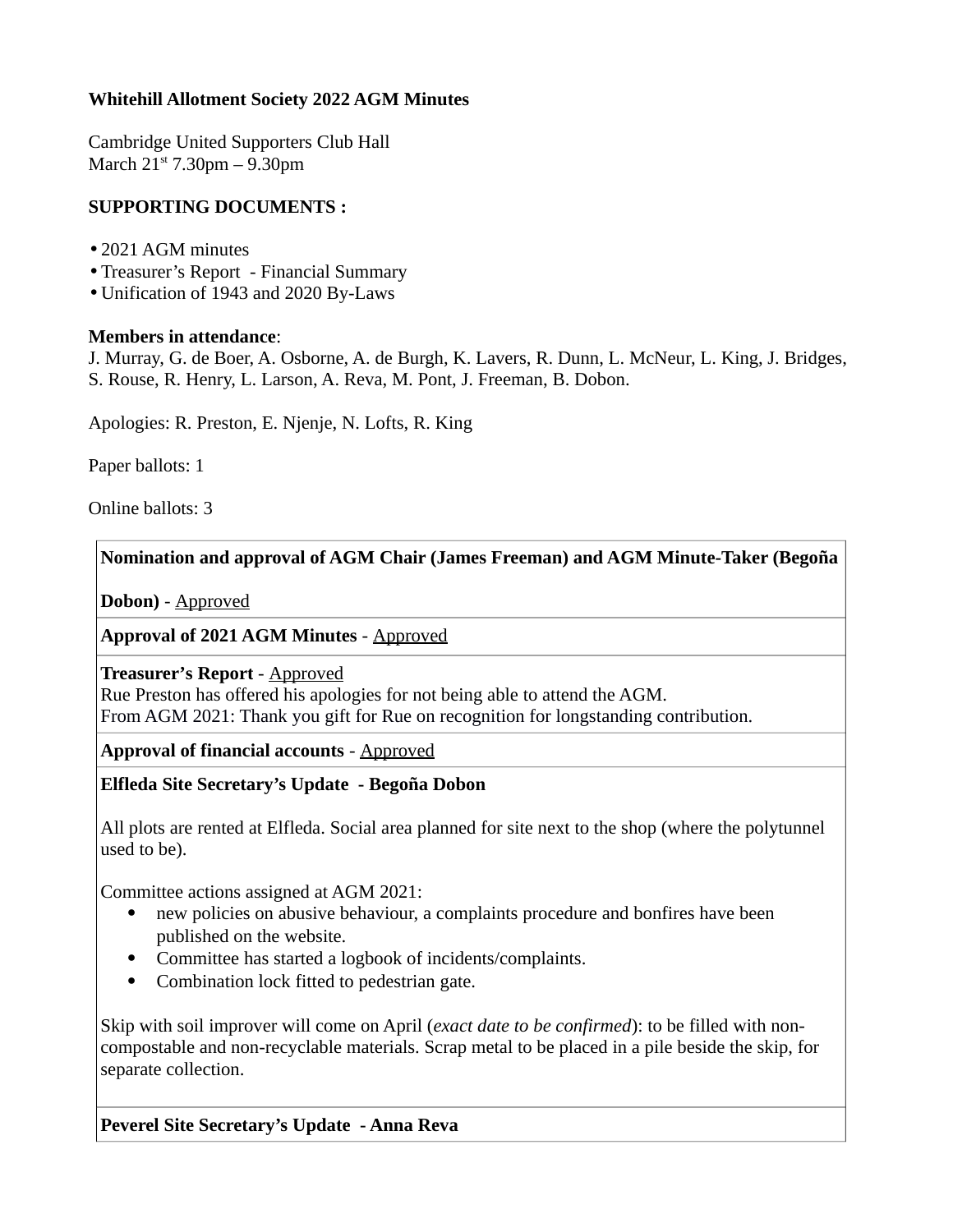All plots are rented at Peveral site. Incident of flytiping reported. Request of funds to repair notice board.

**Election of Chair: Nomination James Freeman** Elected

**Election of Treasurer: Nomination Kirsten Lavers** Elected

**Election of Committee Members**

**Nominations: Anna Reva, Begoña Dobon, Diane Walsh, Edward Njenje, James Freeman, Jon Bridges, June Hyde, Kelly Anstee, Kirsten Lavers, Nathalie Lofts, Ruth Dunn, Ryan King.**

All elected

### **FIVE MINUTE COMFORT BREAK**

### **Any Other Business:**

### **1. Approval of Unification of 1943 and 2020 By-Laws -** Approved

By-laws are those rules relating to the general management of the Whitehill allotments (as distinct from the Society Constitution and the lease between WAS and the Council).

*Discussion:*

Question related to point 8.1 of the by-laws: the eviction procedure after failing to pay rent is not mentioned in the by-laws. What does it mean "legally demanded"?

"8.2 A plot is deemed vacant 6 weeks after failing to pay the rent whether legally demanded or not."

The Committee has to send a formal letter to the member asking that they vacate their plot due to failing to pay the rent.

Committee action: Eviction process to be explained and published on the website.

Proposal: keep a record of when new by-laws are added (by year of AGM). Approved.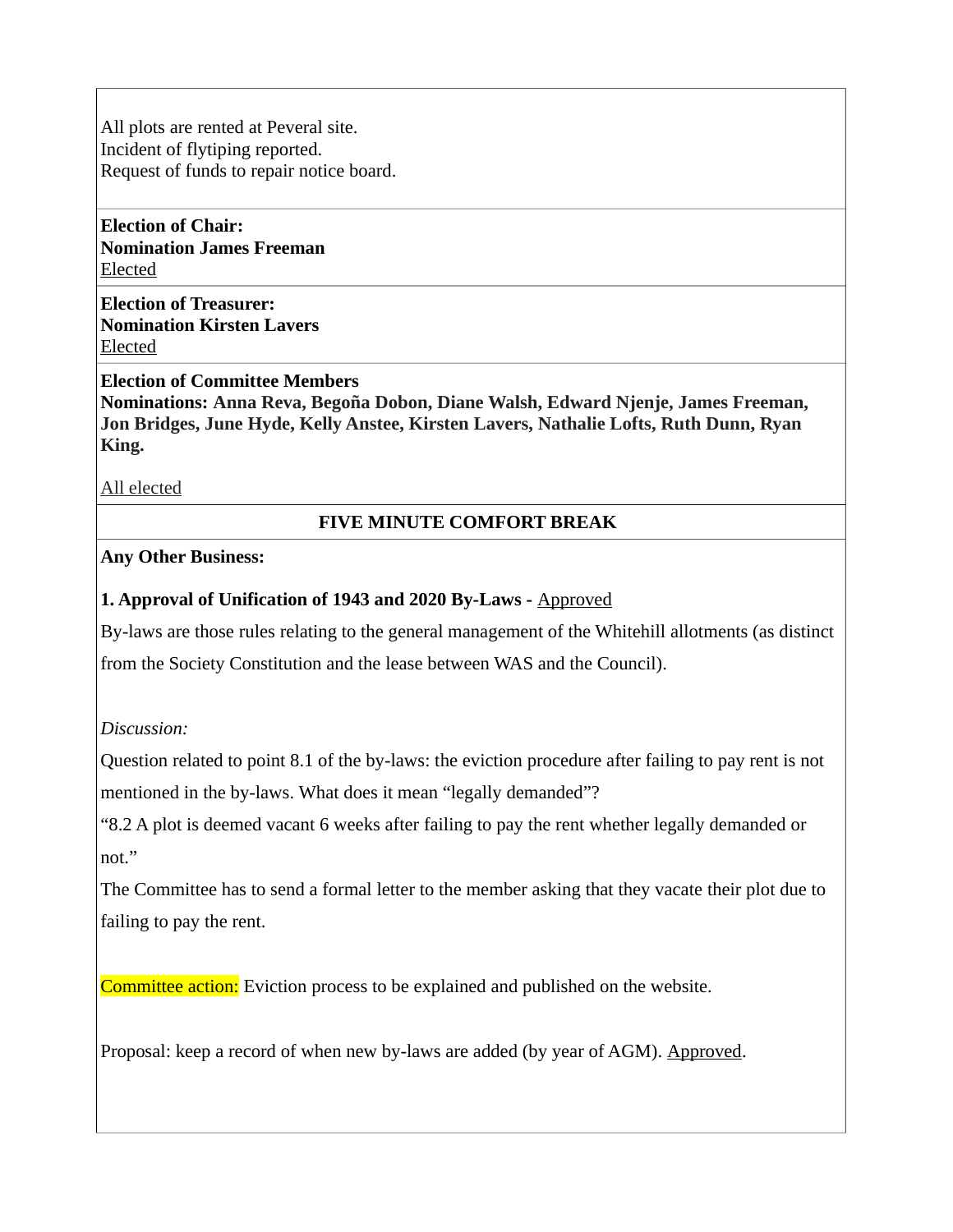# **2. New by-law proposal - Banning of glyphosate -** Approved

(1 vote against)

Floor opened to members for feedback and proposals

## **3. Proposal related to point 16.1 of the by-laws:**

Remove the restriction on raspberry bushes area. Change text from:

"16.1 Blackberry and raspberry bushes are allowed only if properly maintained and contained within no more than 10% of the total plot area."

To:

"16.1 Blackberry and raspberry bushes are allowed only if properly maintained and contained." Approved

## **4. Proposal related to point 19.3 of the by-laws:**

Remove gravel for the forbidden material. Change text from:

"19.3 No rubbish is to be taken to or deposited on site. Specifically, no waste material, refuse, debris, spoil, carpets, tyres, trolleys, asbestos, gravel or rubbish is to be brought or kept on site for disposal."

To:

"19.3 No rubbish is to be taken to or deposited on site. Specifically, no waste material, refuse, debris, spoil, carpets, tyres, trolleys, asbestos or rubbish is to be brought or kept on site for disposal."

Approved (1 vote against)

## **5. Complaint about communal bins at Elfleda site**

Bins are collected on Friday from the curb at Elfleda Road. They have been left there during the weekends on several occasions.

Committee action: Label the bins with "WHAS Allotment" and remind all members to help bring them inside the allotment site after bin collection (also to the member on shop duty on Saturday).

## **6. Complaint about bonfires at Elfleda site**

Report of smoky bonfire disturbing the neighbours.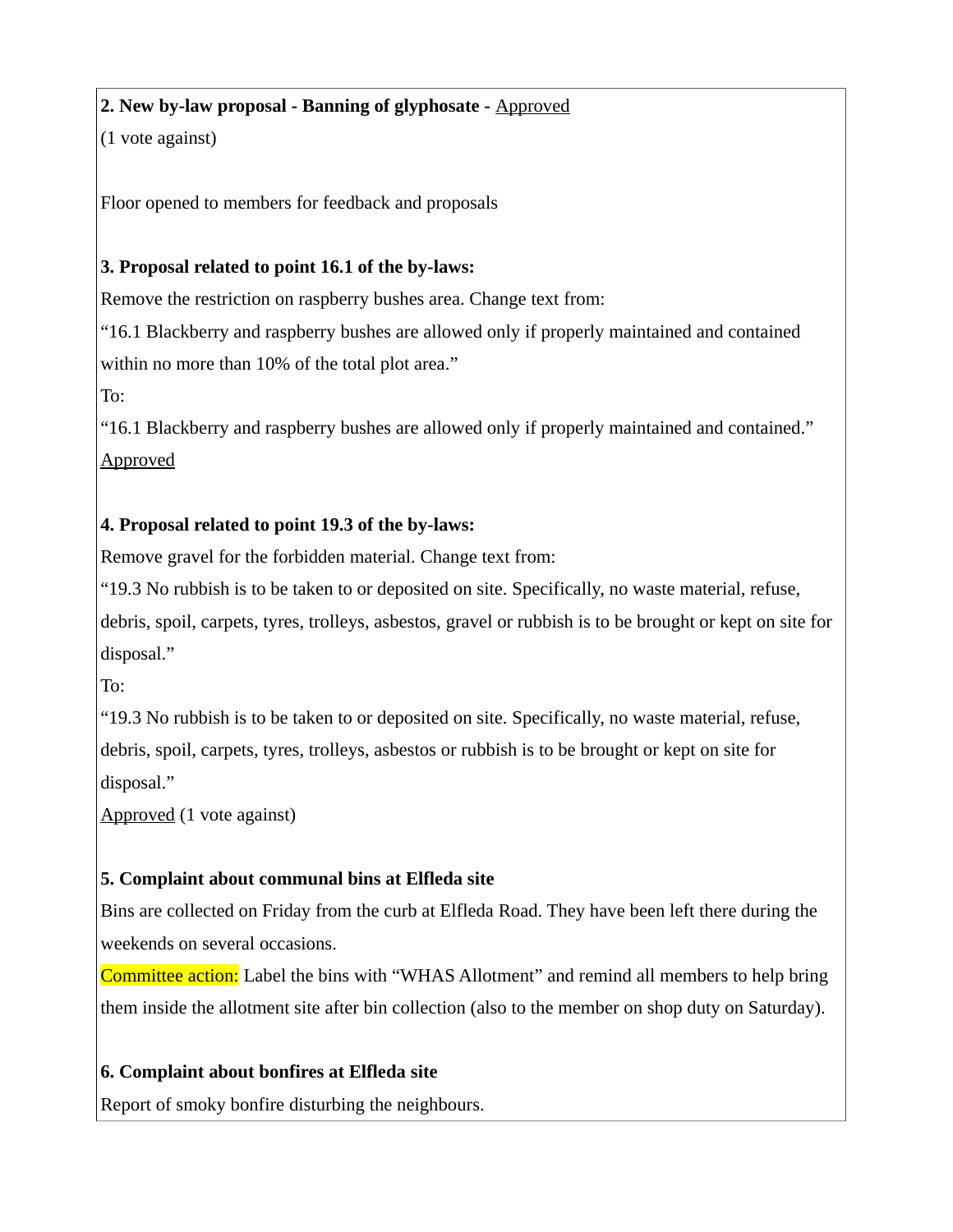Question: When is an appropriate time to make a bonfire?

Members should liaise with neighbours and give them notice prior to the bonfire. Refer to the "how to make a bonfire" procedure: use dry material (if material is not dry enough, submit request to Committee for use of the communal green bins) and do not set fires on windy days. Committee action: Bonfire complains would be dealt the same as any other breach of the tenancy agreement.

### **7. Complaint about security at Elfleda site**

Tools were stolen from a shed in December 2021. Reported to the police by the member concerned.

Suggestion to install dummy CCTV on the shop building.

CCTV not a feasible option; site is too large to monitor.

Committee took action at the time to reinforce a damaged section of the fence along the southern boundary, where access to the site was being gained. Members advised not to store valuable items on site. No further fires / break-ins reported since.

### **8. Question related to point 15.8 of the by-laws:**

Does rule 15.8 apply to pruning hedges that grow outside the fence?

"15.8 No tenant shall, without the written consent of the Association, cut or prune any tree (except fruit trees)."

This rule does not apply to trees or bushes that are planted outside the fence but which are growing over the fence into an allotment plot. These can be pruned accordingly to contain them and maintain the fence.

### **9. Question related to point 17 of the by-laws:**

"17. Sheds, greenhouses, polytunnels, wells and water-butts"

It is possible to install fruit cages over fruit trees? What is the size limit? Potentially you could